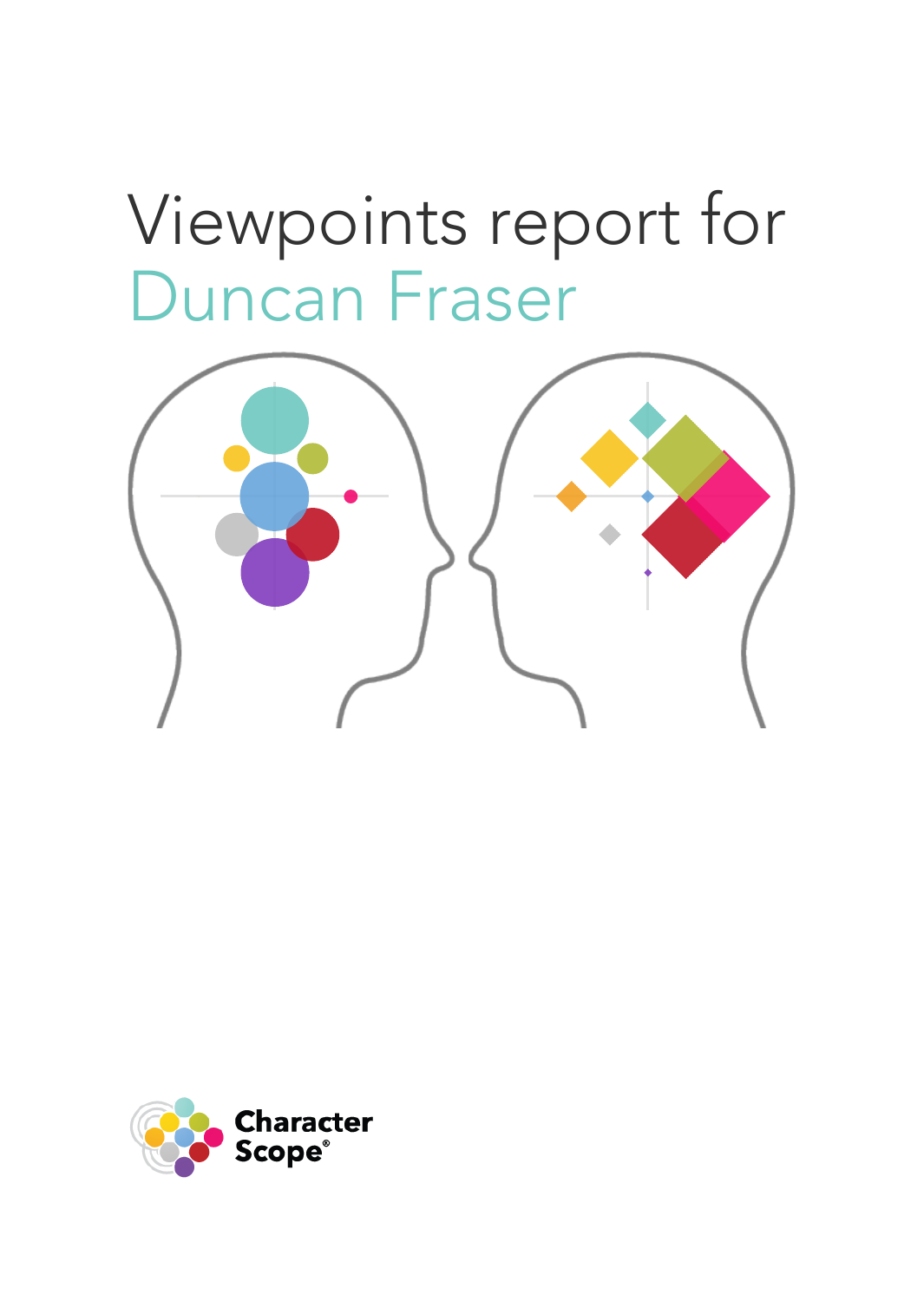### 7 things to know about how others see you

1 Seeing ourselves as others see us is not easy. In the words of the Scottish poet Robert Burns: 'O wad some Pow'r the giftie gie us To see oursels as ithers see us'





It may be true that nobody understands you, but when they all don't understand you in exactly the same way, there is a lesson to be learnt.

4 )

People say feedback is a gift. But some people don't give very good presents, so don't feel you have to treasure all feedback. Thank them kindly for taking the time and then put their gift in your 'mental attic'.



6 )

A gap becomes a liability if you are not good at spotting and valuing others whose natural strengths can provide cover for your gaps.

7 ) . Use this report to spur you into action - talk to the people who have given you their points of view on you. You might be surprised how much it strengthens your relationships, as well as helping you sharpen your focus for development.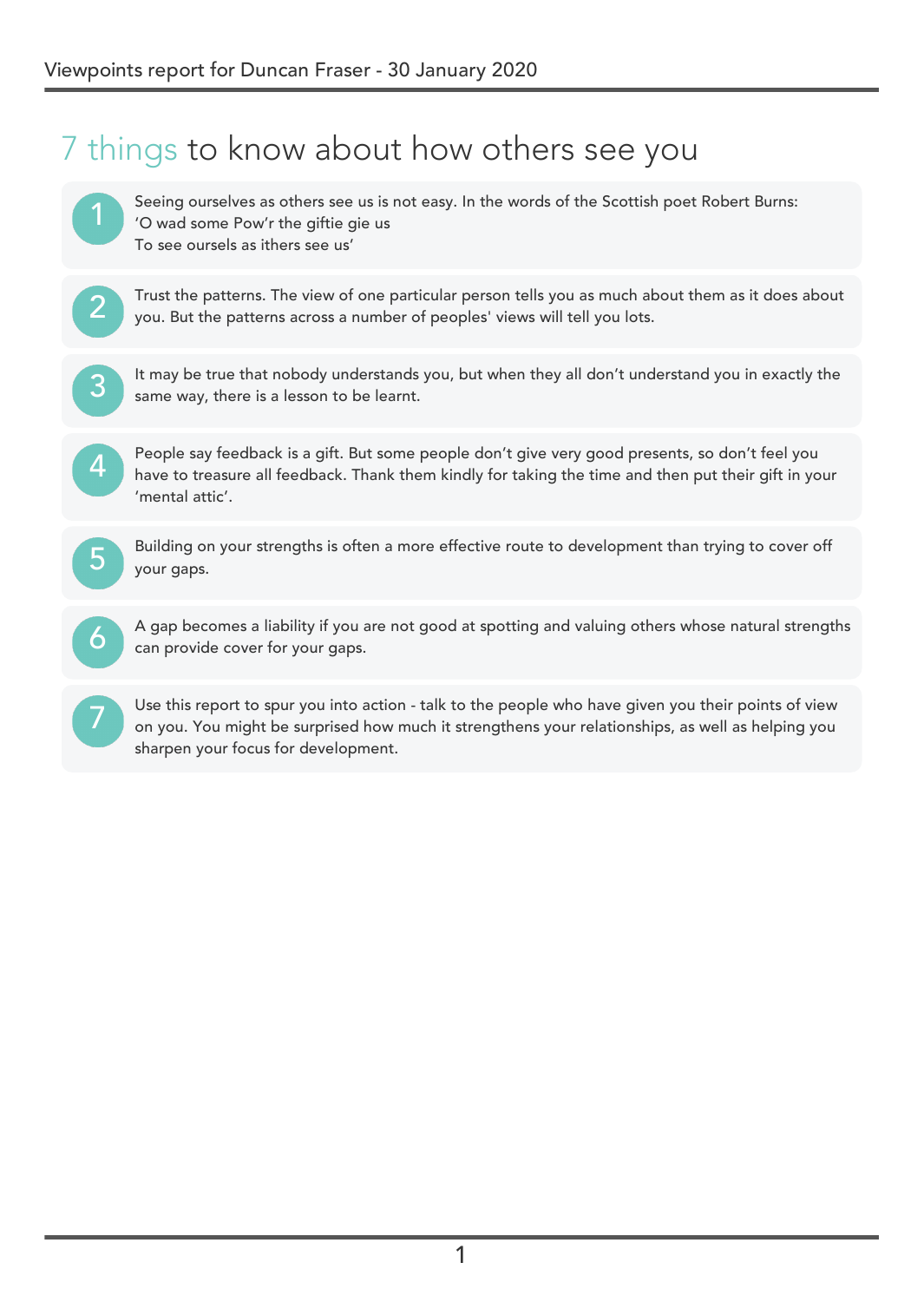### Viewpoints

CharacterScope data from the following are included in this report:

| DAVID WOLVERSON | Mark Loftus |
|-----------------|-------------|
| Melanie Lewin   | David Bryan |
| Hannah Cooke    |             |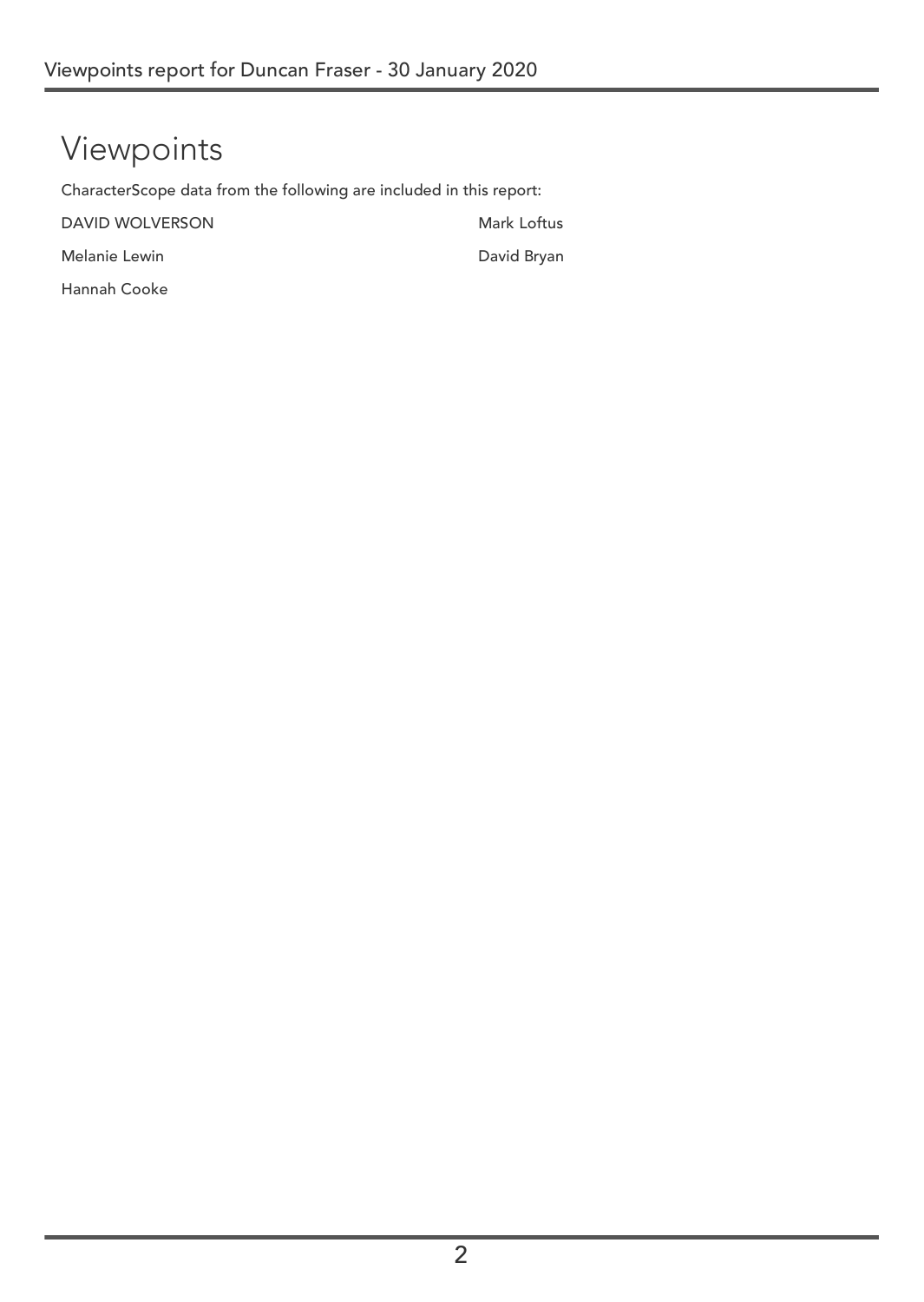### Leader types

#### The 9 Leader types

#### the Innovator

They are willing to think the unthinkable, make connections others miss, good at anticipating how the world may change and are willing to make bold, game-changing decisions, even at the risk of failure or seeming foolish.

#### the **Entrepreneurial** leader

They are great at spotting the potential in situations and have the network of contacts, personal resourcefulness and determination to follow through and turn possibilities into reality.

#### the Executional leader

The Executional



leader is focused and driven to achieve great results. They will work tirelessly on a challenging task until it is completed, galvanising and driving the efforts of others, often with little or no regard for relationships or workplace politics.

#### the Practical leader

They are great at translating strategy into practical results, with a strong feel for what will work in the real world. They balance the short-term with the long-term, bringing a sustained focus on improving the quality, reliability and effectiveness of whatever they are leading.

#### the Strategist

They provide strategic clarity to people and organisations. They are valued for their judgement, their wisdom about what is going on and their insight about what needs to happen to move a difficult task forward, unstick a relationship, or handle a tricky people situation.

#### the Servant leader

The Servant leader gets their own ego out of the way and focuses on the team



and organisation around them. They pull people together around shared goals, recognise and play to people's strengths and inspire teams to perform strongly. Many come to personify the team, to embody its core values and identity.

#### $the$ Transformational leader

They are great at leading people and organisations through change. Some deliver change in processes, products and structures, but the best are just as good at changing beliefs, mind-sets and culture.

#### the Charismatic leader

They seem to pull people towards them who are drawn by

their inner convictions and vision. The best create inspiration, energy and change for people, generating a sense of possibilities and potential.

#### the Professional

Professionals are known for their commitment to mastery of their



chosen subjects and their determination to deliver on whatever personal commitments they make. They work with great energy, drive and focus in the service of others.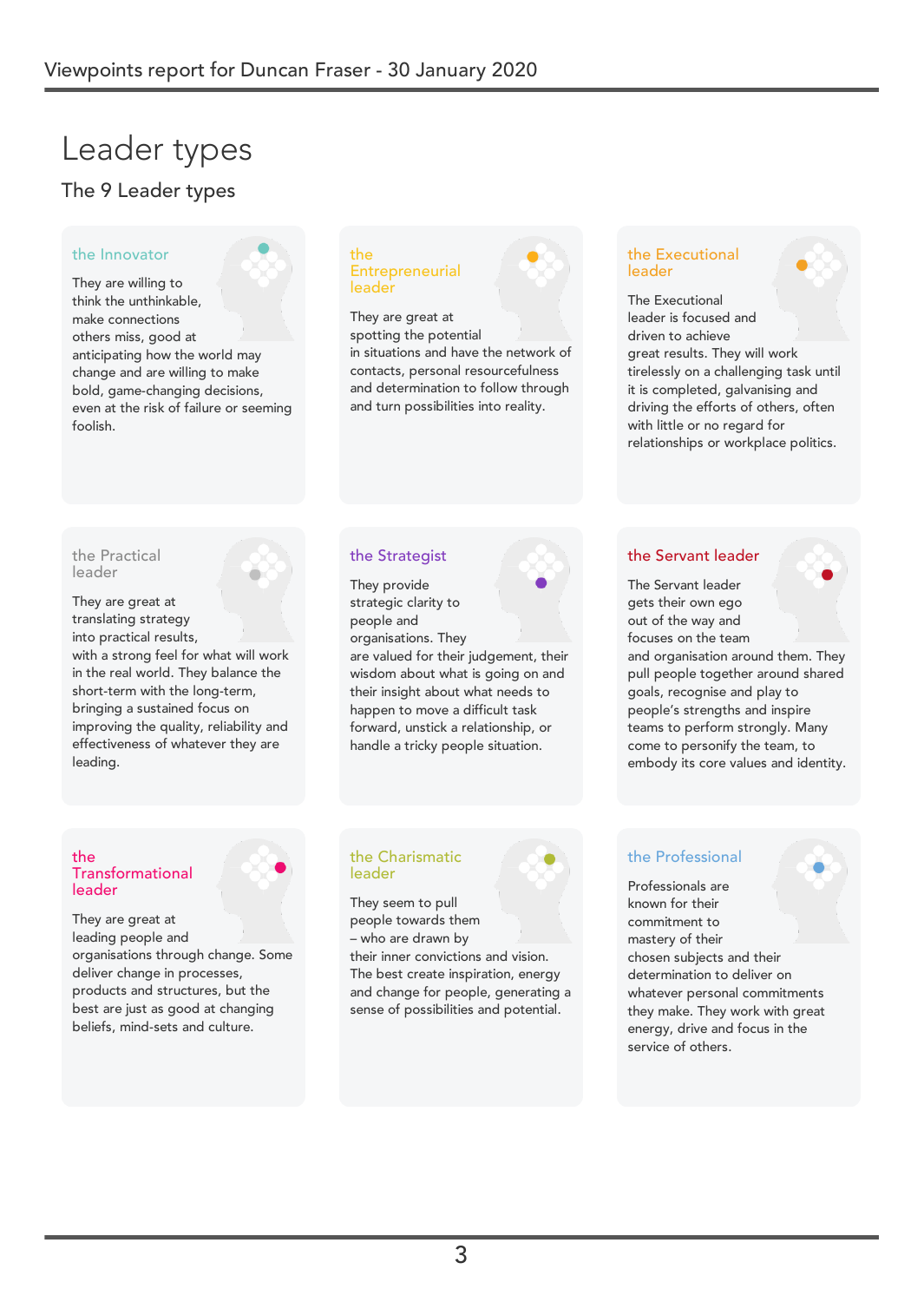### Best-fit Leader types

There are 2 circles plotted for each responden[t, representing how that person sees your 2 Best-fit Leader types.](#page-0-0)

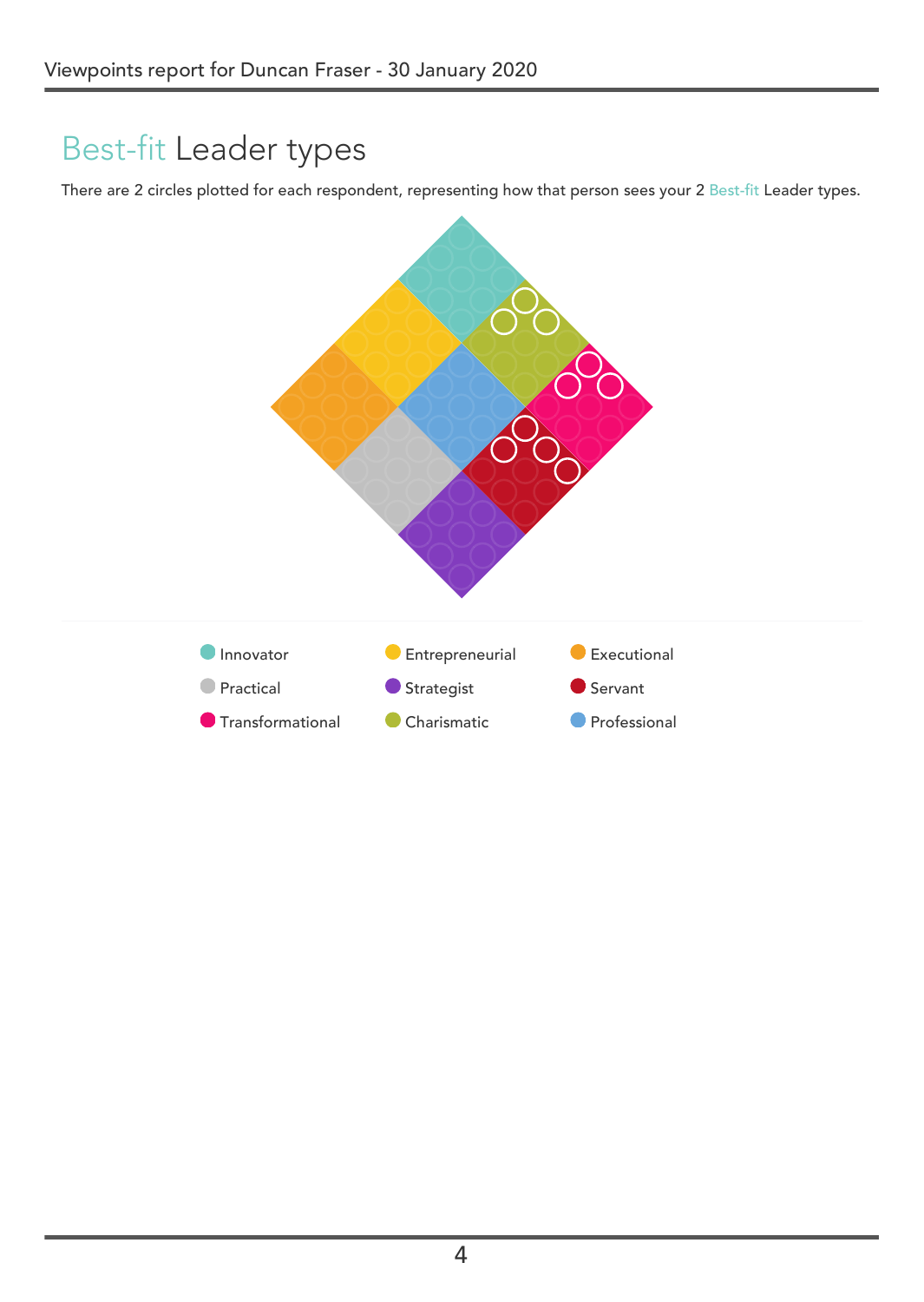### Individual Bes[t-fit Leader types](#page-0-0)

How each respondent sees [your 2 Best-fit Leader types.](#page-0-0)

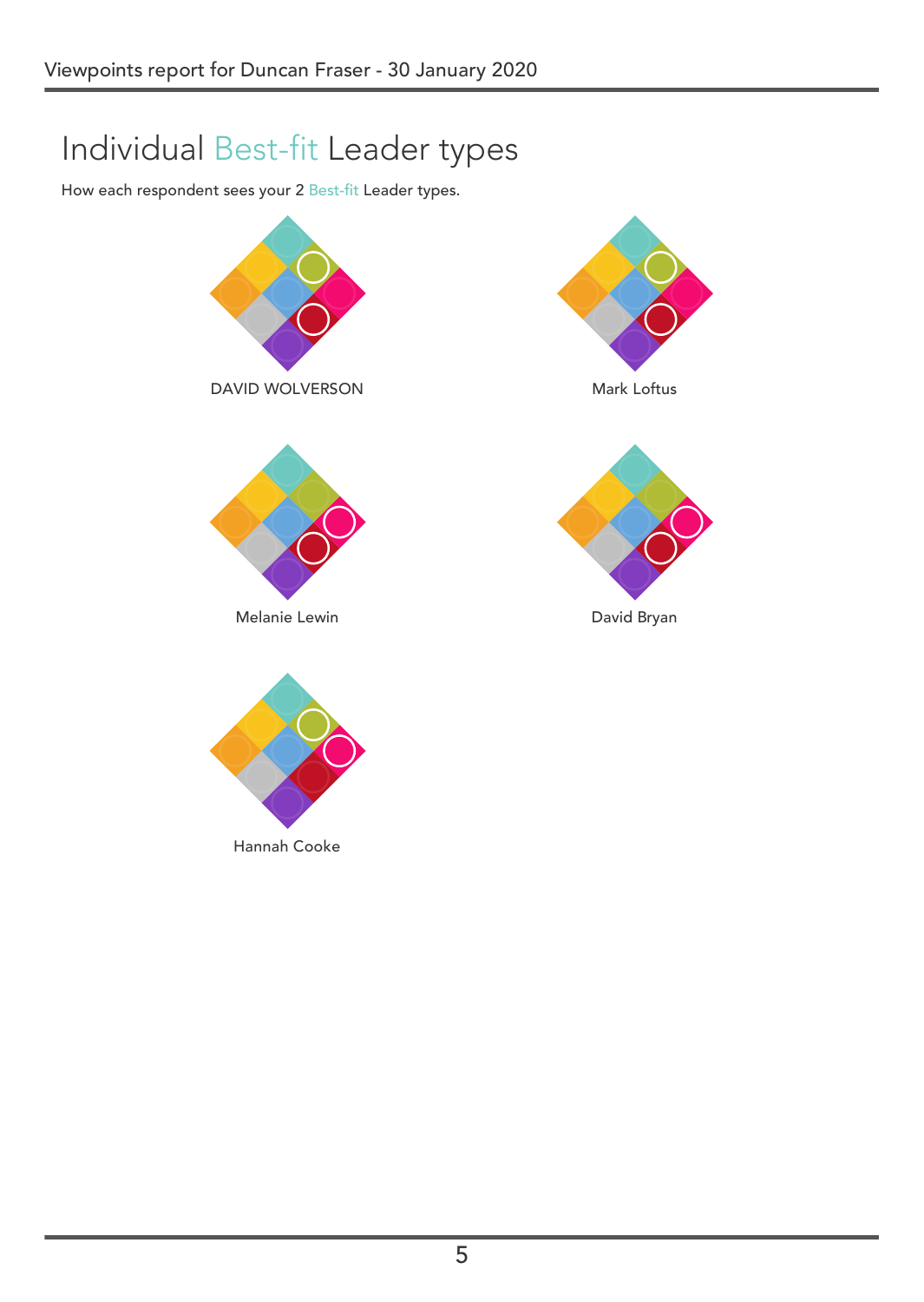### Least-fit Leader types

There are 2 circles p[lotted for each respondent, representing how that person sees your 2 Least-fit Leader](#page-0-0) types.

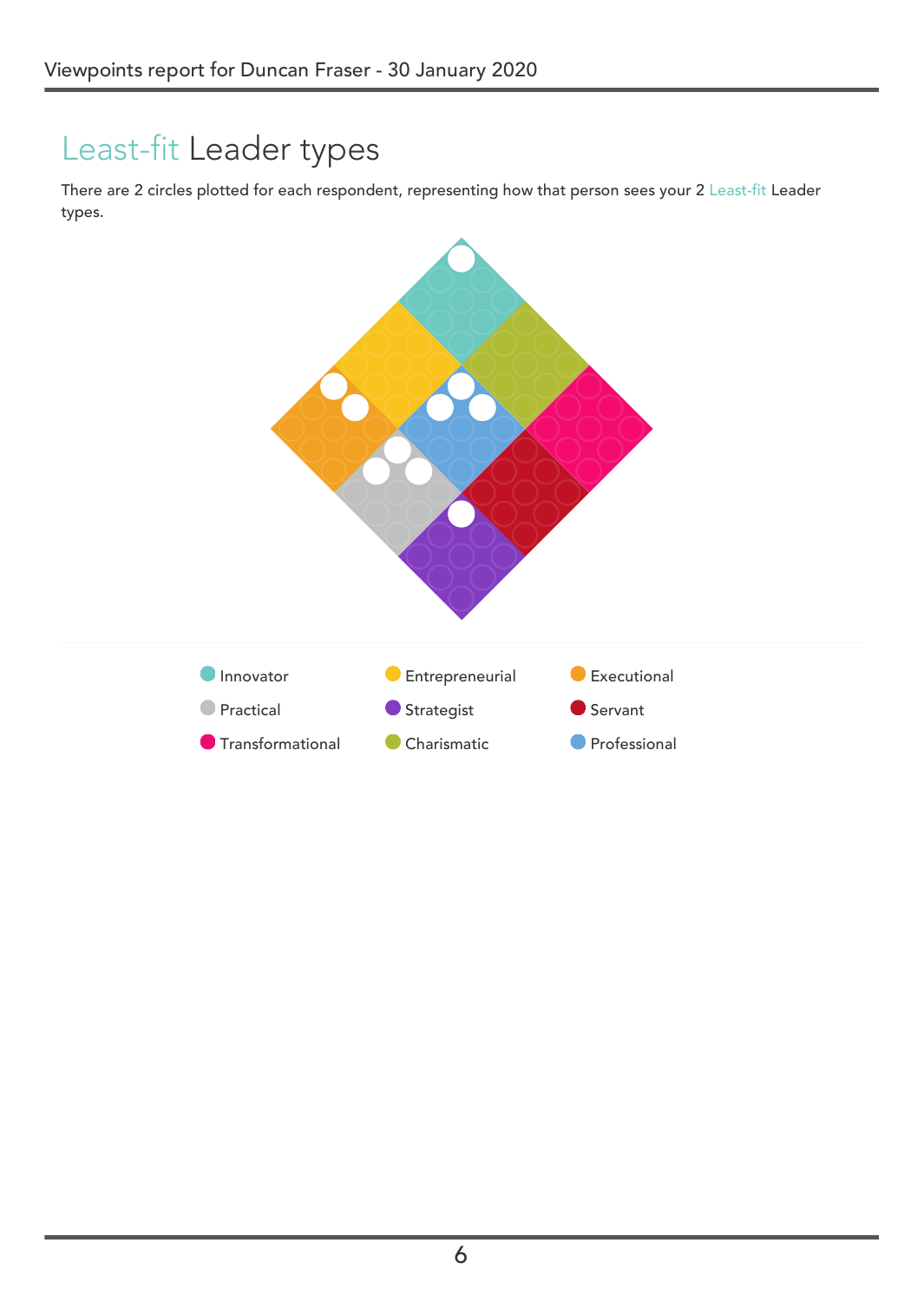## Individual Lea[st-fit Leader types](#page-0-0)

How each respondent sees [your 2 Least-fit Leader types.](#page-0-0)

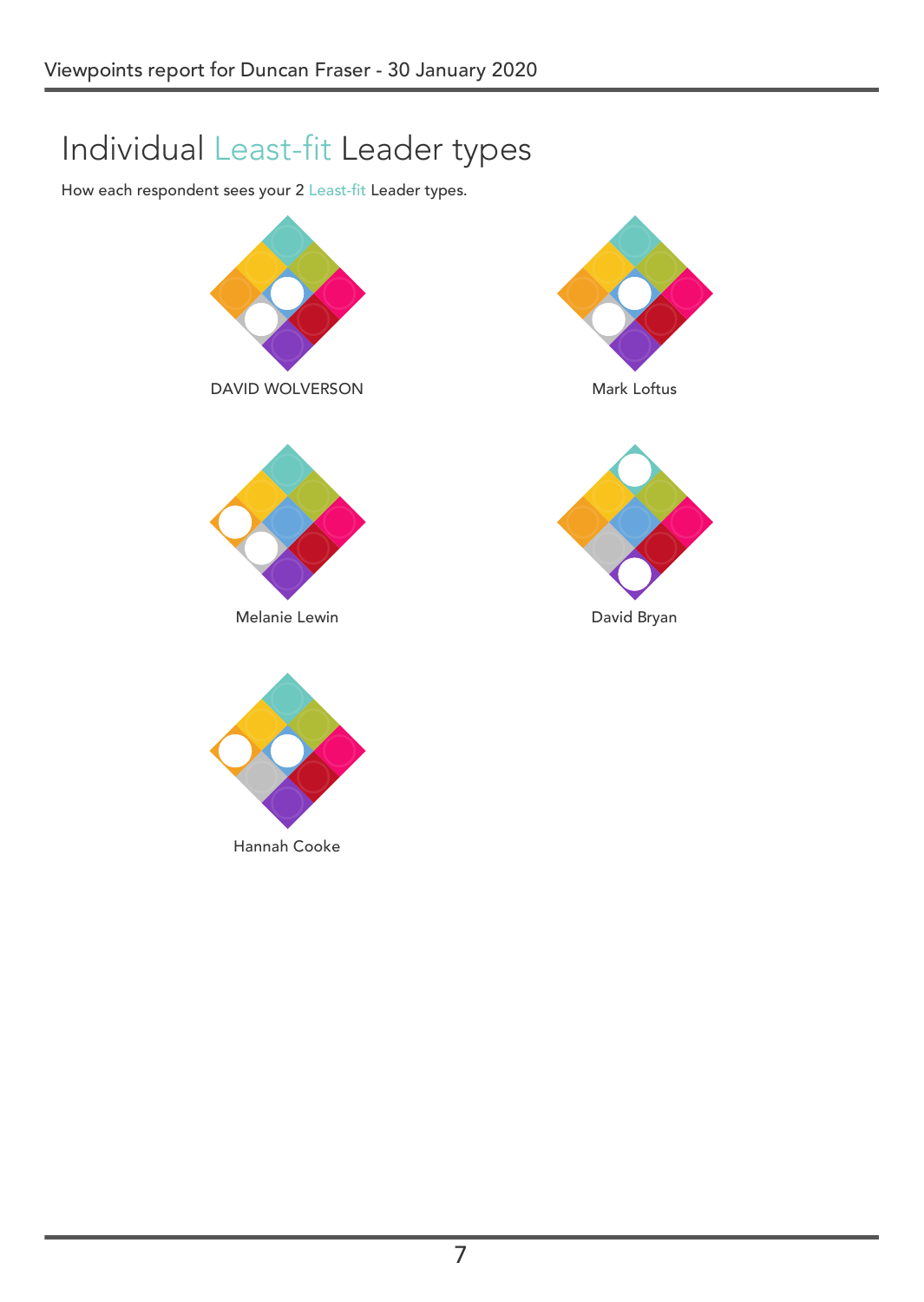### Fit-to-profile results

The Strength-mappi[ng scores from your respondents give the following fit-to-profile results. The graph below](#page-0-0) plots the average of your fit-to-profile scores with each of the 9 different Leader types:

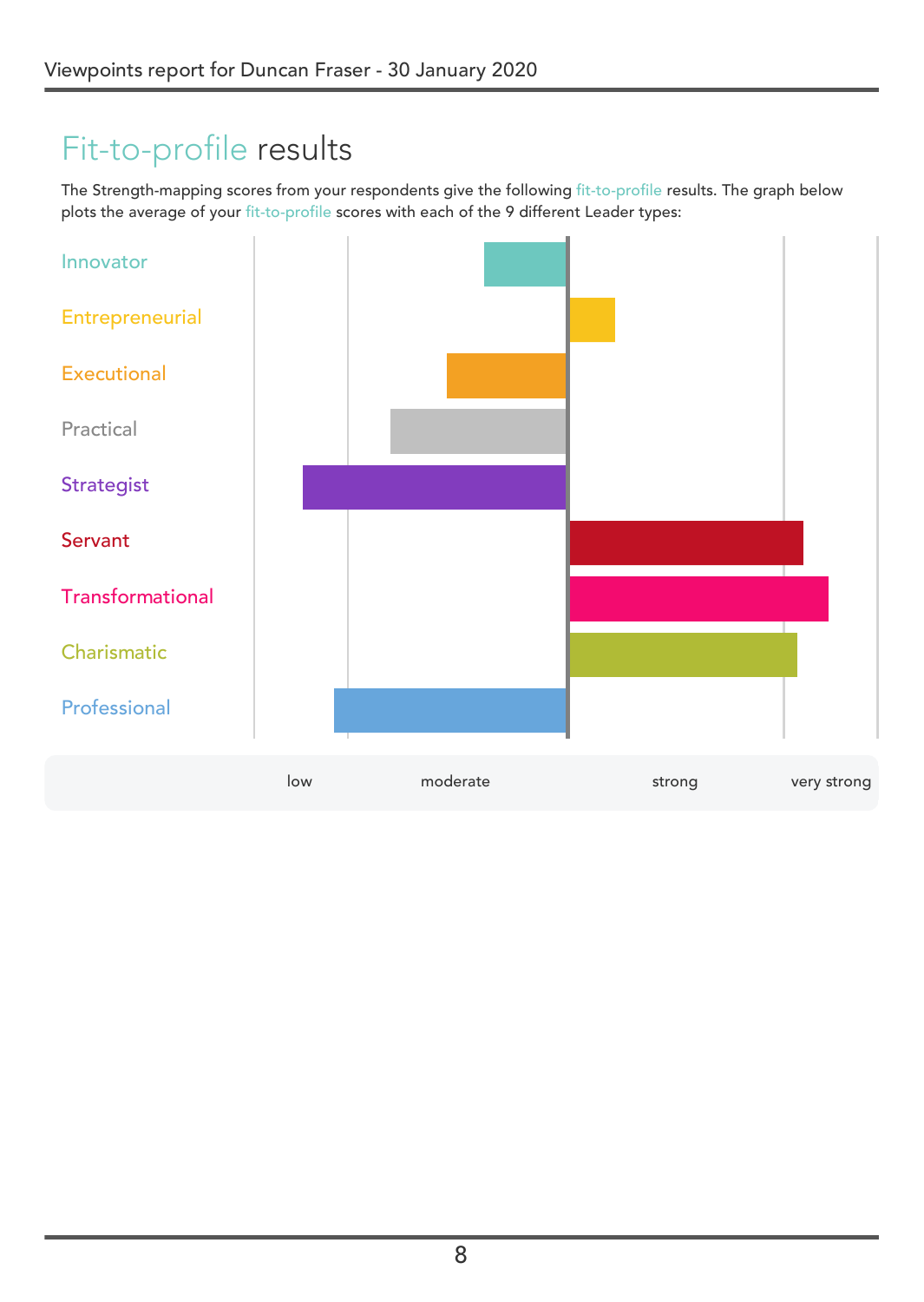### Strength-mapping

More characteristic & easier to develop



[Other awareness](#page-0-0) [Appetite](#page-0-0) [Ownership](#page-0-0) **[Connects](#page-0-0)** [Self-awareness](#page-0-0) **[Curiosity](#page-0-0) [Consistency](#page-0-0)** [Insightful](#page-0-0) [Humility](#page-0-0) **[Perseverance](#page-0-0)** [Perspective](#page-0-0) [Handles conflict](#page-0-0) [Risk-taking](#page-0-0) [Bravery](#page-0-0) [Fairness](#page-0-0) **[Originality](#page-0-0)** [Grip](#page-0-0) [Zest](#page-0-0) [Quick mind](#page-0-0) [Influential](#page-0-0) [Open-minded](#page-0-0) [Creates solutions](#page-0-0) [Manages expectations](#page-0-0) [Resilience](#page-0-0) [Sees opportunities](#page-0-0) [Optimism](#page-0-0) [Thinks ahead](#page-0-0) [Self-belief](#page-0-0) [Judgement](#page-0-0) [Self-regulation](#page-0-0) [Achievable](#page-0-0) [Prudence](#page-0-0) [Simplifies](#page-0-0) [Optimises](#page-0-0)

#### Less characteristic & harder to develop

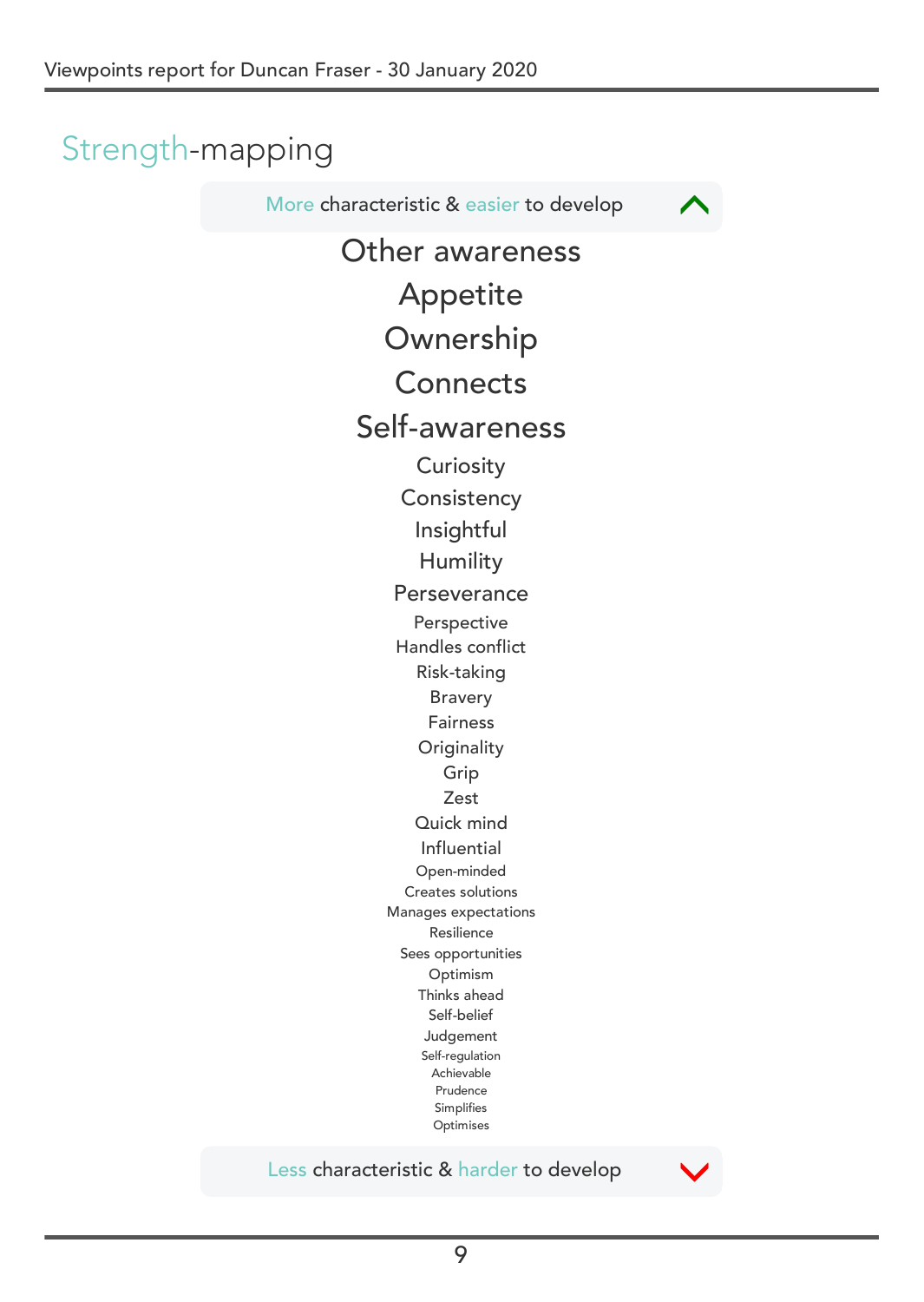### Viewpoints Comparison

Different people use different ranges on the rating scale, so we've adjusted these results to use the same range that you did.

#### Areas where others rate you higher than you rate yourself

[Handles conflict](javascript:void(0)) (+39%)

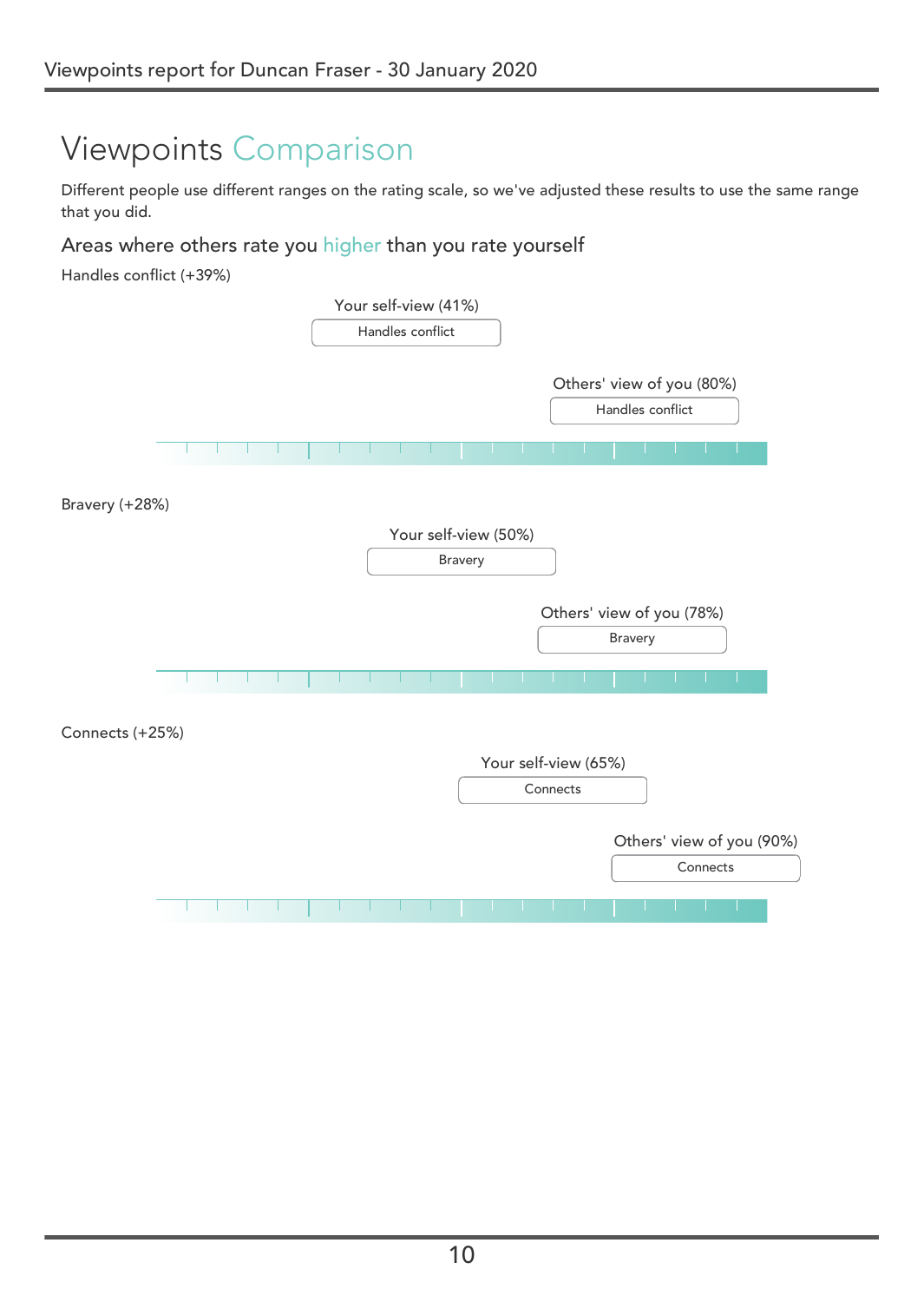#### Areas where others rate you lower than you rate yourself

[Simplifies](javascript:void(0)) (-45%)

|                     |  |  |  |            |                           |              |                      | Your self-view (85%) |                      |            |  |  |  |  |
|---------------------|--|--|--|------------|---------------------------|--------------|----------------------|----------------------|----------------------|------------|--|--|--|--|
|                     |  |  |  |            |                           |              |                      |                      |                      | Simplifies |  |  |  |  |
|                     |  |  |  | Simplifies | Others' view of you (40%) |              |                      |                      |                      |            |  |  |  |  |
| Thinks ahead (-26%) |  |  |  |            |                           |              |                      |                      |                      |            |  |  |  |  |
|                     |  |  |  |            |                           |              |                      |                      | Your self-view (85%) |            |  |  |  |  |
|                     |  |  |  |            |                           |              |                      |                      | Thinks ahead         |            |  |  |  |  |
|                     |  |  |  |            | Others' view of you (59%) | Thinks ahead |                      |                      |                      |            |  |  |  |  |
| Prudence (-23%)     |  |  |  |            |                           |              |                      |                      |                      |            |  |  |  |  |
|                     |  |  |  |            |                           |              | Your self-view (63%) |                      |                      |            |  |  |  |  |
|                     |  |  |  |            |                           | Prudence     |                      |                      |                      |            |  |  |  |  |
|                     |  |  |  | Prudence   | Others' view of you (40%) |              |                      |                      |                      |            |  |  |  |  |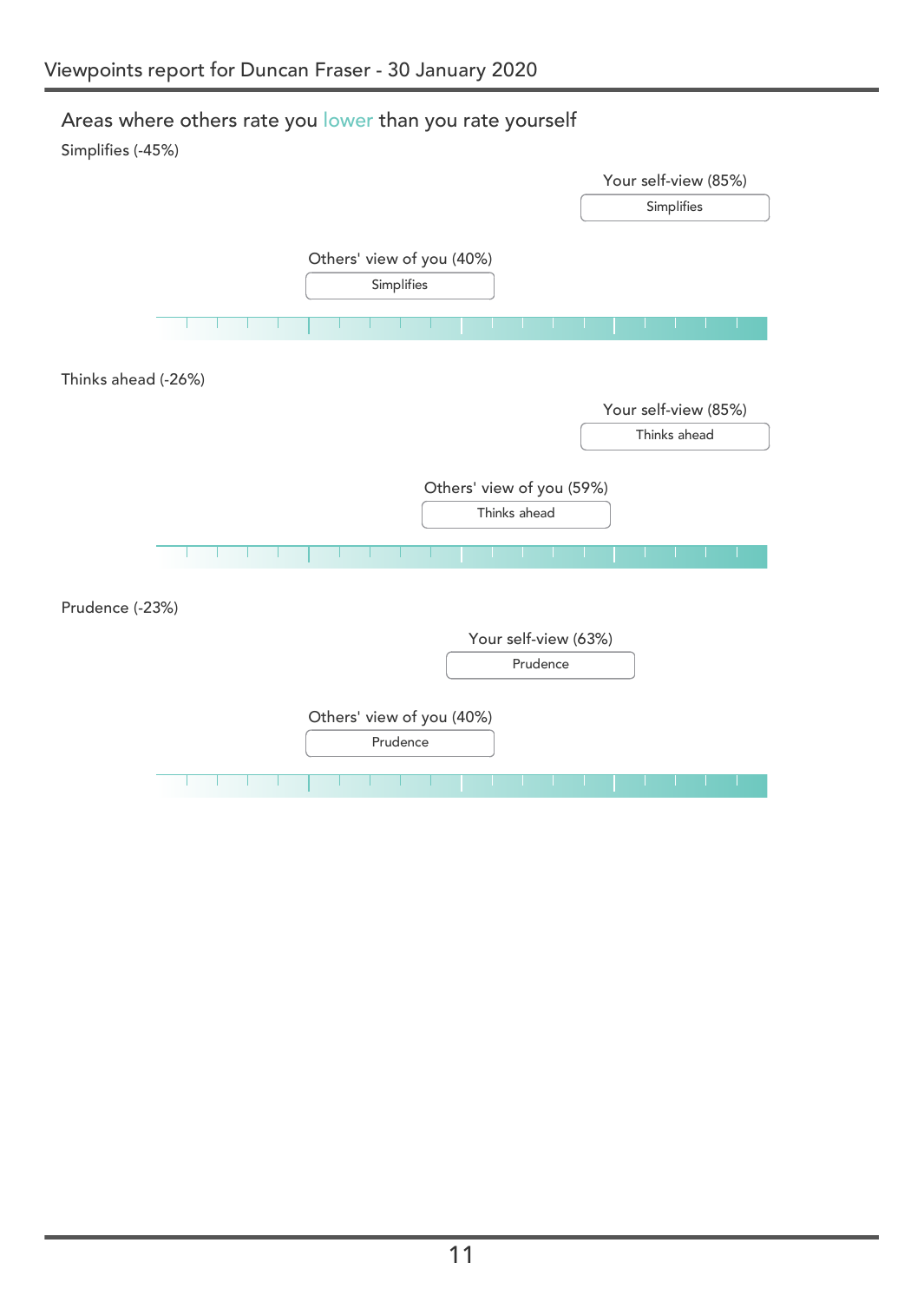## Key strengths

Your respondents see these as your key strengths:

[Other awareness](javascript:void(0)) Tunes into others and their worlds [Appetite](javascript:void(0)) Desire to make a difference; driven by purposeful goals for self & others [Ownership](javascript:void(0)) Has a sense of duty to the task, the team and the wider organisation **[Connects](javascript:void(0))** Identifies and works with key stakeholders and influencers [Self-awareness](javascript:void(0)) Aware of own thoughts, emotions and motives and their impact on self and others

### Potential blindspots

[Optimises](javascript:void(0)) Keeps things at the optimal level of simplicity required for efficiency and effectiveness [Simplifies](javascript:void(0)) Simplifies complex information (financial, numerical, verbal) [Prudence](javascript:void(0)) Thoughtful, careful about choices, acts in a far-sighted way [Achievable](javascript:void(0)) Good sense of what is achievable in terms of pace and scale [Self-regulation](javascript:void(0)) Behaves in a consistently disciplined manner by controlling appetites and emotions